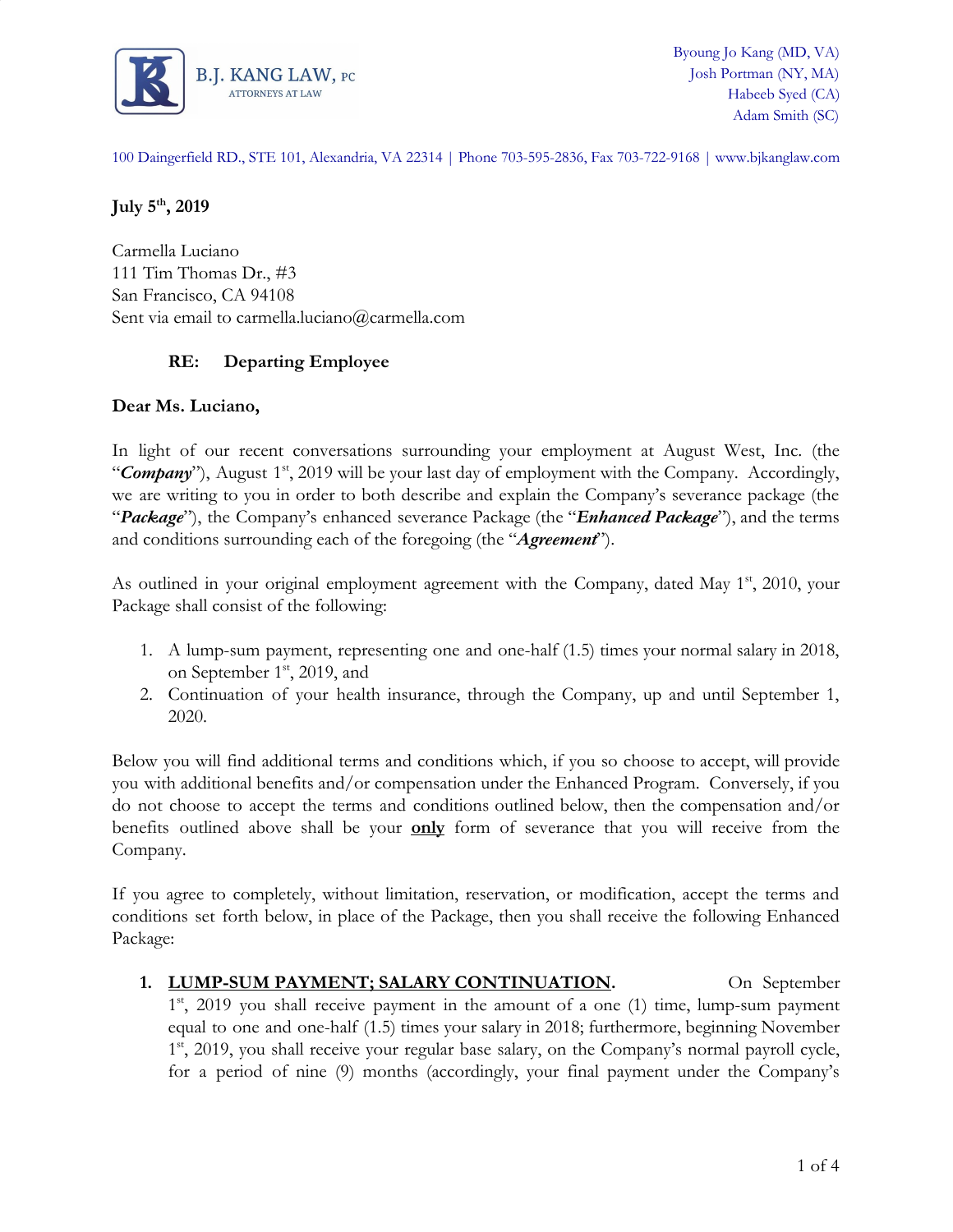normal payroll cycles shall be July 1<sup>st</sup>, 2020 and, for clarity sake, under no circumstances shall this salary continuation period extend beyond the ninth  $(9<sup>th</sup>)$  month as outlined above.

- **2. BENEFITS**. During the "salary continuation period," outlined above, you shall be permitted to continue your participation in the Company's group health benefits at the regular employee premium rate based on your benefit elections in force on the date of this letter. As a non-active employee effective August 1<sup>st</sup>, 2019, you are not eligible to participate in any other benefit programs available to the Company's employees, including but not limited to the 401(k) Plan, the Employee Stock Purchase Plan and paid time off.
- **3. VACATION; 401(k) BENEFITS**. You shall be entitled to the receipt of vacation pay, as accrued per the Company's current vacation policy, less any days you have already taken over the course of 2019. With respect to your individual 401(k) Plan, if your vested account balance exceeds twenty-five thousand dollars (\$25,000.00) then you shall be permitted to leave your account assets in the Company's 401(k) Plan provided that, and for as long as, your assets remain in excess of \$25,000.00. Please note that, however, if your vested account balance does in fact fall below the aforementioned \$25,000.00 threshold, then you shall be required to roll your money out of the Company's 401(k) plan within forty-five (45) days of the foregoing threshold not having been met any longer.

First, in exchange for the Company's provision, to you, of the Enhanced Package, you shall agree, as indicated by your signature below, to release the Company, its stockholders, subsidiaries, affiliated companies, and all successors, assigns, predecessors, and their agents, officers, attorneys, directors, employees, and representatives, from any and all claims or lawsuits including, for example, any and all claims for unpaid compensation, claims arising under state or federal equal employment laws, the Age Discrimination in Employment Act, the Americans With Disabilities Act, wrongful discharge claims, tort claims and contract claims arising from or attributable to the Company's employment of you, your departure, or any other matter or event occurring prior to the date of your August 1, 2019 departure. BY AGREEING TO THIS RELEASE IN EXCHANGE FOR THE ENHANCED PACKAGE, YOU DO NOT WAIVE ANY RIGHTS YOU MAY HAVE TO PURSUE UNEMPLOYMENT BENEFITS.

By agreeing to this release in exchange for the Enhanced Package, you explicitly do, however, waive any and all rights under California Civil Code § 1542, or any analogous state or federal law, which in fact extends, therefore, to any and all claims of every nature, known or unknown, suspected or unsuspected, that you may have against the Company as of the date of this Agreement, and that by signing this Agreement you will be precluded from filing a claim or lawsuit against the Company for these reasons. Please note that § 1542 of the California Civil Code reads as follows:

"Certain claims not affected by general release. A general release does not extend to claims which the creditor does not know or suspect to exist in his favor at the time of executing the release which if known to him must have materially affected his settlement with the debtor."

Second, in exchange for the Company's provision to you of the Enhanced Package, you further agree that you shall not, for a period of twelve (12) months beginning August 1<sup>st</sup>, 2019, either as a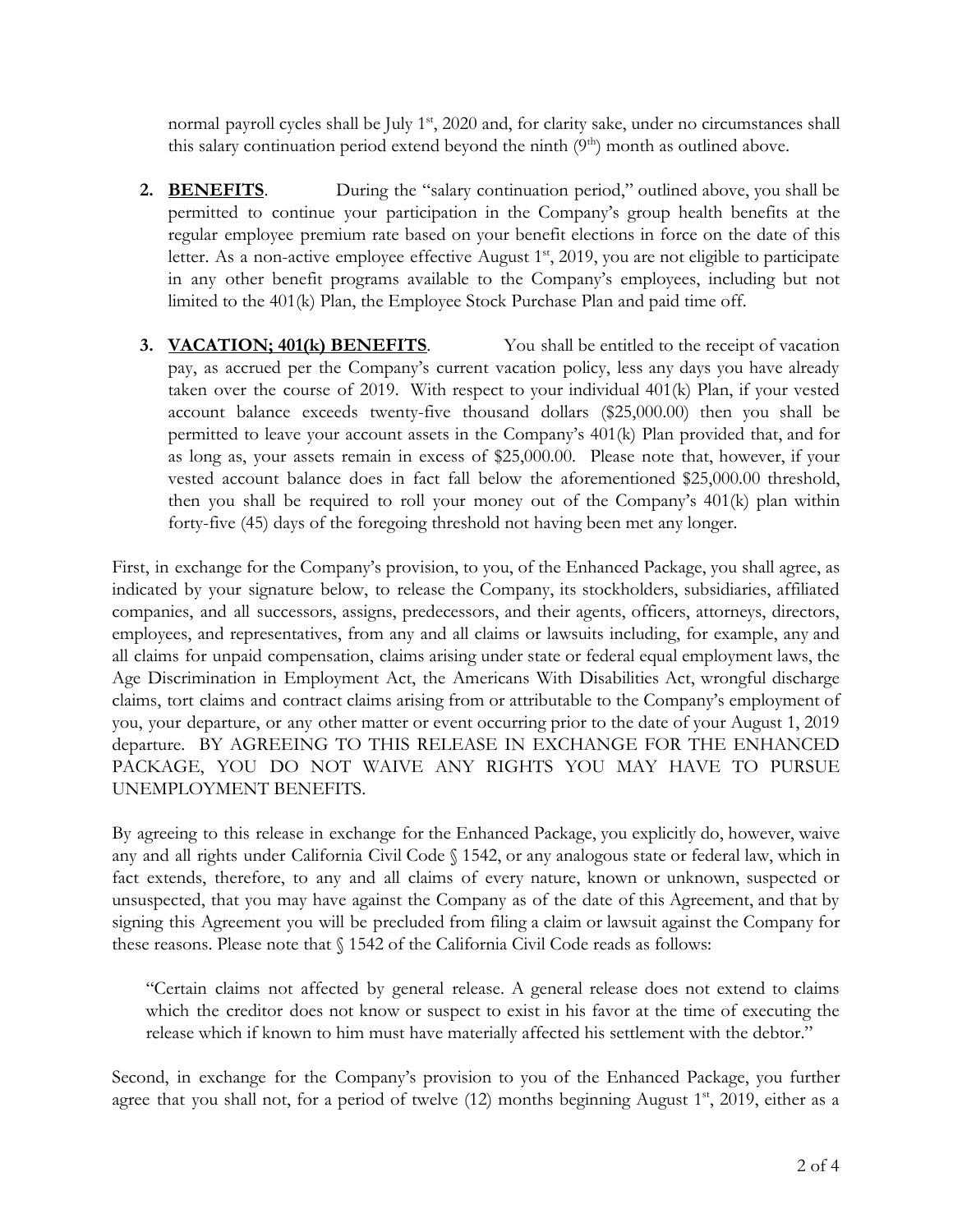paid or unpaid employee, consultant, advisor, contractor, or in any other capacity, direct or indirect: carry on, be associated with, be engaged or interested in, or provide help or assistance of any kind to the following competitors and their affiliates: GSM Productions, Co., Aloe Suntie, Inc., Venus CRM, LLC, and/or Sun Dial Sun, Inc.

In addition to the aforementioned items, you and the Company further agree to comply with the Company's policy regarding confidentiality and proprietary information. You hereby agree that you will not, at any time whatsoever or under any circumstances, unless you have previously receive express written consent from the Company with respect to such disclosure, disclose directly or indirectly, to any person or entity, or use for your own direct or indirect benefit, any proprietary information or other confidential information of the Company known, learned, or acquired by you during the period of employment with the Company.

You further agree that it would be difficult to measure the damage to the Company from any breach of any of the obligations set forth in this Agreement; you agree that injury to the Company from any such breach would be impossible to calculate and that, accordingly, money or monetary damages would be an inadequate remedy for any such breach. Therefore, you acknowledge through acceptance of this letter and Agreement that the Company shall be entitled to injunctive, and any and all other equitable relief, in the event of such breach (in addition to any other rights or remedies which the Company may possess).

Please note that by the Company, by providing you this letter well before your August 1st, 2019 departure date, explicitly advises you to consult with a competent attorney before executing this Agreement and entering into a release and/or other terms and conditions. You should discuss all aspects of this Agreement with competent counsel and you should carefully read and understand all of the provisions of this Agreement prior to executing it.

This letter is hereby provided to you on July  $5<sup>th</sup>$ , 2019. You will have until July  $28<sup>th</sup>$ , 2019 to execute this Agreement, and return an executed copy to the Company, and ten (10) days after execution to revoke your consent and execution in writing. This Agreement, accordingly, shall not and will not become either effective or enforceable until the expiration of the 10-day revocation period. If you so choose to sign and execute the Agreement, and agree to the terms and conditions herein, please do so, where indicated below, and return an executed copy to [admin@bjkanglaw.com](mailto:admin@bjkanglaw.com) (counsel to the Company) by, at the absolute latest,  $5:00PM$  EST on July  $28<sup>th</sup>$ ,  $2019$ .

Best Regards,

John Cinder CEO of August West, Inc.

# *[ACKNOWLEDGMENT AND ACCEPTANCE TO FOLLOW]*